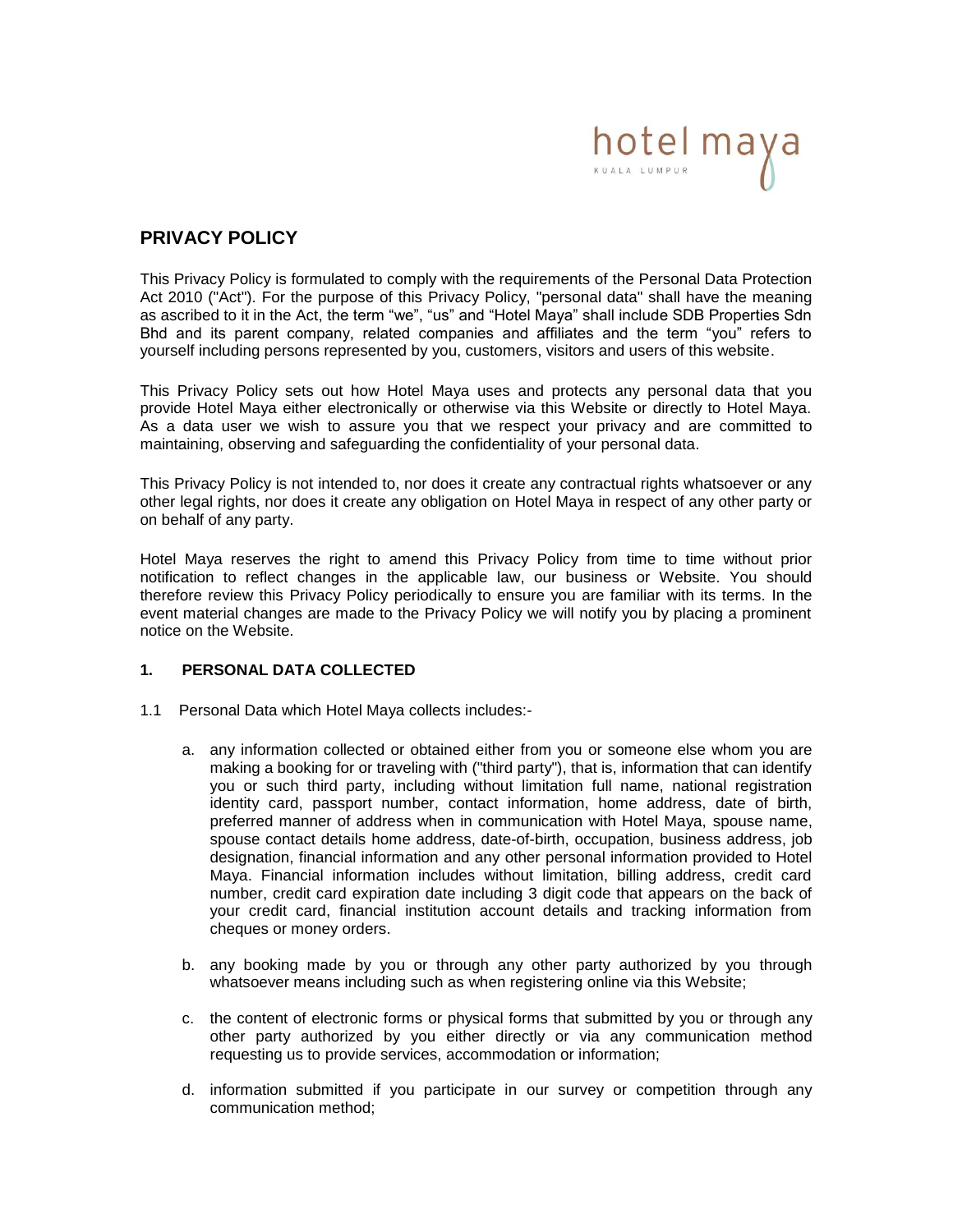- e. any messages, comments or feedback you submit either personally to us or via this Website, which may include personal data such as name, email address and telephone number; and
- f. personal information collected when you submit your resume or application to us for consideration of employment.

### **2. CONSENT AND PURPOSE OF COLLECTION**

- 2.1 By providing any of your personal data to Hotel Maya, whether directly or through any other means of communication, you acknowledge that you have read, understood and agree to our Privacy Policy and you consent and that you have obtained the consent of such third party as defined under clause 1.1(a) to provide us with their personal information to processing of your or their personal data by us for any of the following purposes:
	- a. fulfilling contractual obligations in delivering our services and/or fulfilling your instructions and providing you with services under any of Hotel Maya's businesses;
	- b. processing application to book any of the services offered by Hotel Maya and/or to purchase any of our products and/or services;
	- c. marketing of products and/or services and sending any newsletter, advertising and/or promotional material to you via any communication method including without limitation telephone calls, short message services, postal service, emails or if you have checked the consent box in submitting your reservation on this Website;
	- d. performing statistical and analysis of your interest in and use of the various sections of this Website;
	- e. purposes connected with the operation, administration, development or enhancement of Hotel Maya's business and/or this Website;
	- f. where required by law or where we consider that such use or disclosure is necessary to respond to any claims or legal process, or where Hotel Maya suspects that fraud or unlawful activity has been, is being or may be engaged in;
	- g. making such disclosures as may be required for any of the above purposes or by law;
	- h. where you have provided your resume, considering you for any jobs that may arise in Hotel Maya, and if applicable your terms and conditions of employment; and
	- i. carrying out studies to monitor Hotel Maya's recruitment initiatives.
- 2.2 Please note that in the event that sufficient personal data is not supplied, or is not satisfactory to Hotel Maya then your application or request to Hotel Maya for any of the above purposes under clause 2.1 may not be accepted or acted upon.

### **3. DISCLOSURE**

3.1 You further consent that personal data may be disclosed and transferred within Hotel Maya which may include transfer to other parts of Hotel Maya businesses in different jurisdictions. Other than to those individuals and entities listed in clause 3.2, you personal data will not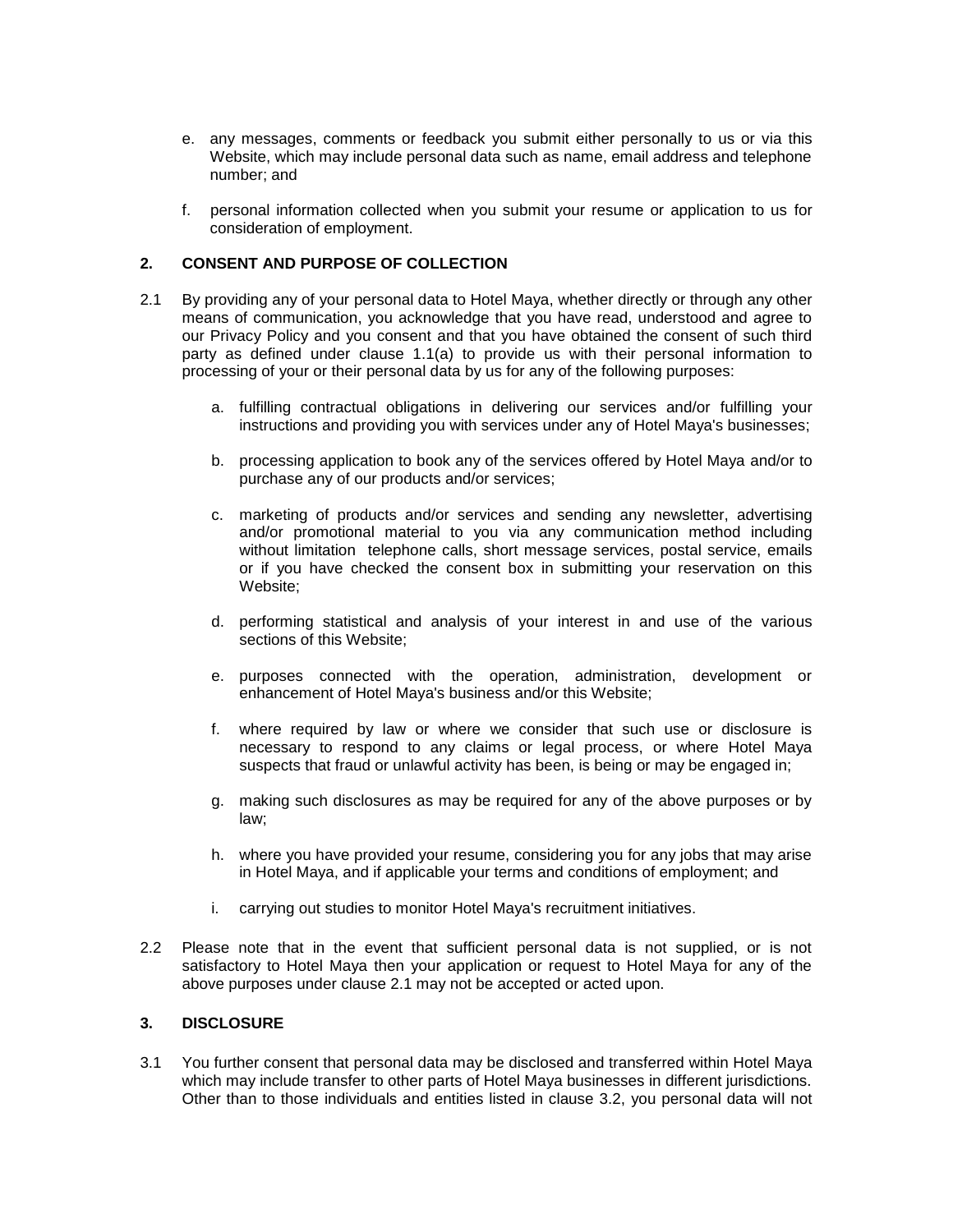be revealed by Hotel Maya to any external body, unless we have your permission, or in some cases, to disclose information to governmental or other regulatory authorities for the prevention or detection of crime, or for the purpose of investigations or for compliance with any other law or an order of court. In that event, we may be precluded from seeking your consent to notify and/or from informing you that notification has been made.

- 3.2 The personal data provided by you may be disclosed by Hotel Maya to:
	- Other companies or businesses related to Hotel Maya
	- Hotel Maya's Travel and Tour Agents, Promoters acting on our behalf
	- Any relevant financial institutions
	- Credit Reference Agencies
	- Third Party Service Providers for Hotel Maya's operational, administration and development requirements (including without limitation management of this Website),
	- Auditors, lawyers, professional advisory service providers, debt collectors, bankers, advertising companies, recruitment agencies, researchers, utility and security services for the purposes of Clause 2.1 above for and on behalf of Hotel Maya
	- Any referee whose details are provided by you, to verify or obtain additional information including education institutions, current/previous employers
- 3.3 Each of the above parties, other than Regulators and your referees, are similarly bound by a duty of confidentiality to Hotel Maya in respect of all information disclosed to them.
- 3.4 Hotel Maya uses and discloses aggregated non-personally identifying information collected through this Website as part of Hotel Maya's process of constantly improving this Website and/or Hotel Maya's business.

### **4. SECURITY**

- 4.1 We have put in place appropriate physical, electronic, and administrative procedures to safeguard and help prevent unauthorised access, disclosure, loss, misuse and to maintain data integrity.
- 4.2 All reasonable precautions are taken to secure your personal data but we cannot guarantee that your information will never be disclosed in a manner inconsistent with this Privacy Policy due to unauthorized or illegal acts of third parties in violation of existing laws or the policies of Hotel Maya.

# **5. STORAGE AND RETENTION OF THE PERSONAL DATA**

- 5.1 Your personal data shall be stored either in hard copies in Hotel Maya's offices or stored in servers located in Malaysia and operated by Hotel Maya or its service providers.
- 5.2 Any personal data supplied by you will be retained by Hotel Maya as long as necessary for the fulfilment of the purposes stated in clause 2.1 or is required to satisfy legal regulatory, accounting requirements or to protect Hotel Maya's interests.
- 5.3 Hotel Maya does not offer any online facilities for you to delete your personal data held by Hotel Maya. Any request for correction or deletion of your personal data may be made in accordance with Clause 8 below.
- 5.4 Hotel Maya takes reasonable steps to protect your personal data from misuse and loss and from unauthorised access, modification or disclosure.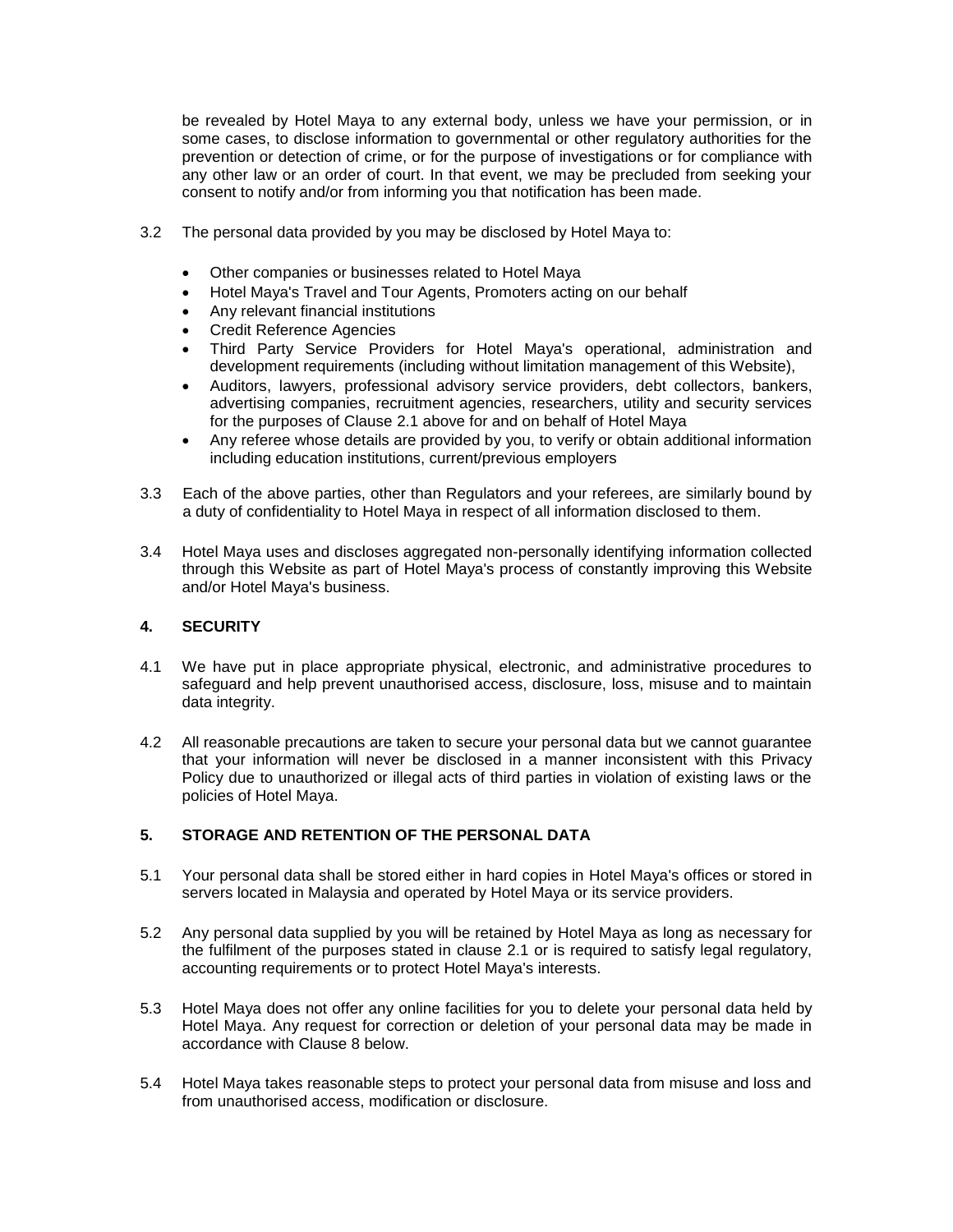## **6. COMMUNICATION OR UTILIZATION DATA**

- 6.1 Through your use of telecommunications services to access this Website, your communications data (e.g. Internet protocol address) or utilization data (e.g. information on the beginning, end and extent of each access, and information on the telecommunications services you accessed) are technically generated and could conceivably relate to personal data.
- 6.2 To the extent that there is a compelling necessity, the collection, processing and use of your communications or utilization data will occur and will be performed in accordance with the applicable data privacy protection legal framework.

## **7. CONFIDENTIALITY**

- 7.1 Personal Data held by Hotel Maya will be kept confidential in accordance with this Privacy Policy pursuant to the Act.
- 7.2 Any questions, comments, suggestions or information other than personal data sent or posted to this Website, or any part of the this Website by visitors will be deemed voluntarily provided to Hotel Maya on a non-confidential and non-proprietary basis.
- 7.3 Hotel Maya reserves the right to use, reproduce, disclose, transmit, publish, broadcast and/or post elsewhere such information freely as set out in clause 3.2 above.

### **8. RIGHT OF ACCESS TO PERSONAL DATA**

- 8.1 Under the Act, you have the right of access to your personal data held by Hotel Maya on payment of a prescribed fee and to request correction of the personal data that is inaccurate, incomplete, misleading or not up-to-date.
- 8.2 If you have any questions regarding this Privacy Policy or if you wish to request access to your personal data or if you wish to correct your personal data or if you wish to withdraw your consent to the Hotel Maya for the processing of your personal data for the purposes as set out in clause 2.1 above or for the transfer of your personal data to the parties stated in clause 3.2 above, you may send your request in writing to the following address:

Head of Marketing Department Hotel Maya Kuala Lumpur 138, Jalan Ampang, 50450 Kuala Lumpur, Malaysia. Email : personaldata@hotelmaya.com.my Tel : +603 2711 8866 Fax : +603 2711 9966

8.3 Hotel 8.3 Hotel Maya reserves the right to charge you a reasonable fee for the processing of any data access request.

# **9. MISCELLANEOUS**

9.1 in the event of any inconsistency between the English version and Bahasa Malaysia version of this policy, the terms of this English version shall prevail.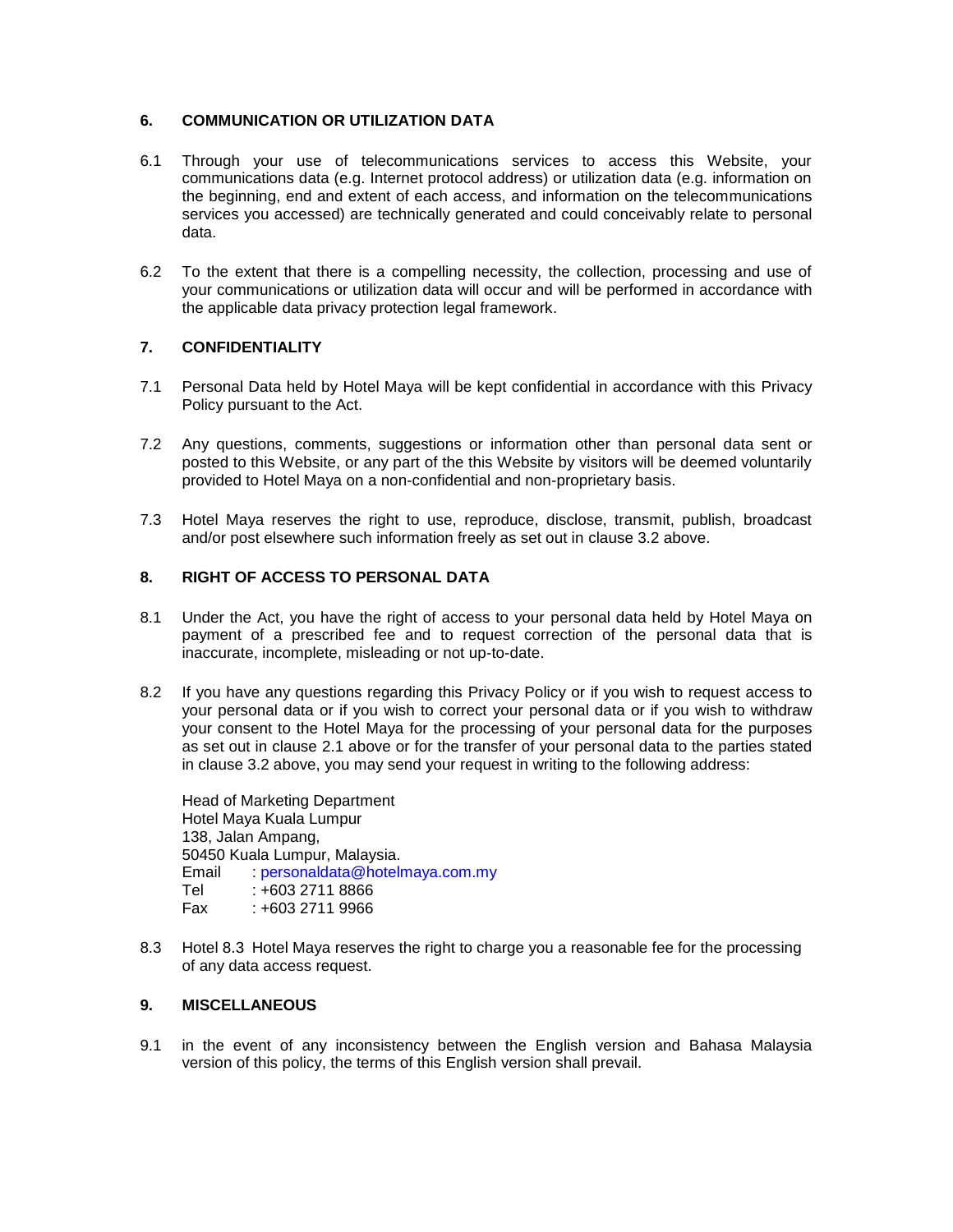# **POLISI PRIVASI**

Polisi Privasi ini dirangka untuk mematuhi syarat-syarat Akta Perlindungan Data Peribadi 2010 ("Akta").Untuk tujuan Polisi Privasi ini, "data peribadi" akan bermaksud sebagaimana dinyatakan kepadanya dalam Akta, ungkapan "kami", "kita" dan "Hotel Maya" akan termasuk SDB Properties Sdn Bhd dan syarikat induk, syarikat-syarikat berkaitan dan syarikat-syarikat gabungannya dan ungkapan "anda" merujuk kepada anda sendiri termasuk orang-orang yang diwakili oleh anda, pelanggan, pelawat dan pengguna laman web ini.

Polisi Privasi ini menyatakan bagaimana Hotel Maya mengguna dan melindungi sebarang data peribadi yang anda sediakan kepada Hotel Maya sama ada secara elektronik atau sebaliknya melalui Laman Web ini atau secara langsung kepada Hotel Maya. Sebagai pengguna data, kami berhasrat untuk memberi kepastian kepada anda bahawa kami menghormati privasi anda dan adalah komited untuk mengekal, mematuhi dan melindungi kerahsiaan data peribadi anda.

Polisi Privasi ini tidak dihasratkan untuk, tidak juga ia membentuk sebarang hak kontraktual walau apa sekalipun atau mana-mana hak undang-undang yang lain, tidak juga ia membentuk sebarang obligasi ke atas Hotel Maya berhubung dengan mana-mana pihak lain atau bagi pihak mana-mana pihak.

Hotel Maya berhak untuk meminda Polisi Privasi ini dari masa ke masa tanpa notis terlebih dahulu bagi menunjukkan perubahan dalam undang-undang terpakai, perniagaan atau Laman Web kami. Dengan yang demikian, anda haruslah menyemak Polisi Privasi ini secara berkala bagi memastikan agar anda biasa dengan ungkapan-ungkapannya. Sekiranya perubahan material dibuat kepada Polisi Privasi, kami akan memaklumkan kepada anda dengan menempatkan notis yang ketara pada Laman Web ini.

### **1. DATA PERIBADI DIKUMPUL**

- 1.1 Data peribadi yang Hotel Maya kumpulkan termasuk:
	- a. apa-apa maklumat yang dikumpul atau diperoleh daripada anda atau sesiapa sahaja kepada siapa yang anda telah membuat tempahan atau membuat perjalanan dengan ("pihak ketiga "), iaitu, maklumat yang boleh mengenal pasti anda atau pihak ketiga tertentu, termasuk tanpa batasan, nama penuh, nombor kad pengenalan pendaftaran negara, nombor pasport, maklumat untuk dihubungi, alamat rumah, tarikh lahir, cara alamat yang dikehendaki apabila ingin berkomunikasi dengan Hotel Maya, alamat pasangan, butir-butir untuk dihubungi, alamat rumah, tarikh lahir, pekerjaan, alamat perniagaan, bidang tugas, maklumat kewangan pasangan dan apa-apa maklumat peribadi yang lain yang disediakan kepada Hotel Maya. Maklumat kewangan termasuk tanpa batasan, alamat pembilan, nombor kad kredit, tarikh luput kad kredit termasuk 3 kod digit yang kelihatan di belakang kad kredit, butir-butir akaun institusi kewangan dan maklumat pengesanan anda daripada cek atau kiriman wang anda.
	- b. sebarang tempahan dibuat oleh anda atau melalui mana-mana pihak yang dibenarkan oleh anda melalui apa-apa sahaja cara termasuk apabila mendaftar atas talian melalui Laman Web ini;
	- c. kandungan borang elektronik atau borang fizikal yang diserahkan oleh anda atau melalui mana-mana pihak lain yang dibenarkan oleh anda sama ada secara langsung atau melalui apa-apa kaedah komunikasi yang meminta kami untuk menyediakan perkhidmatan, kemudahan atau maklumat;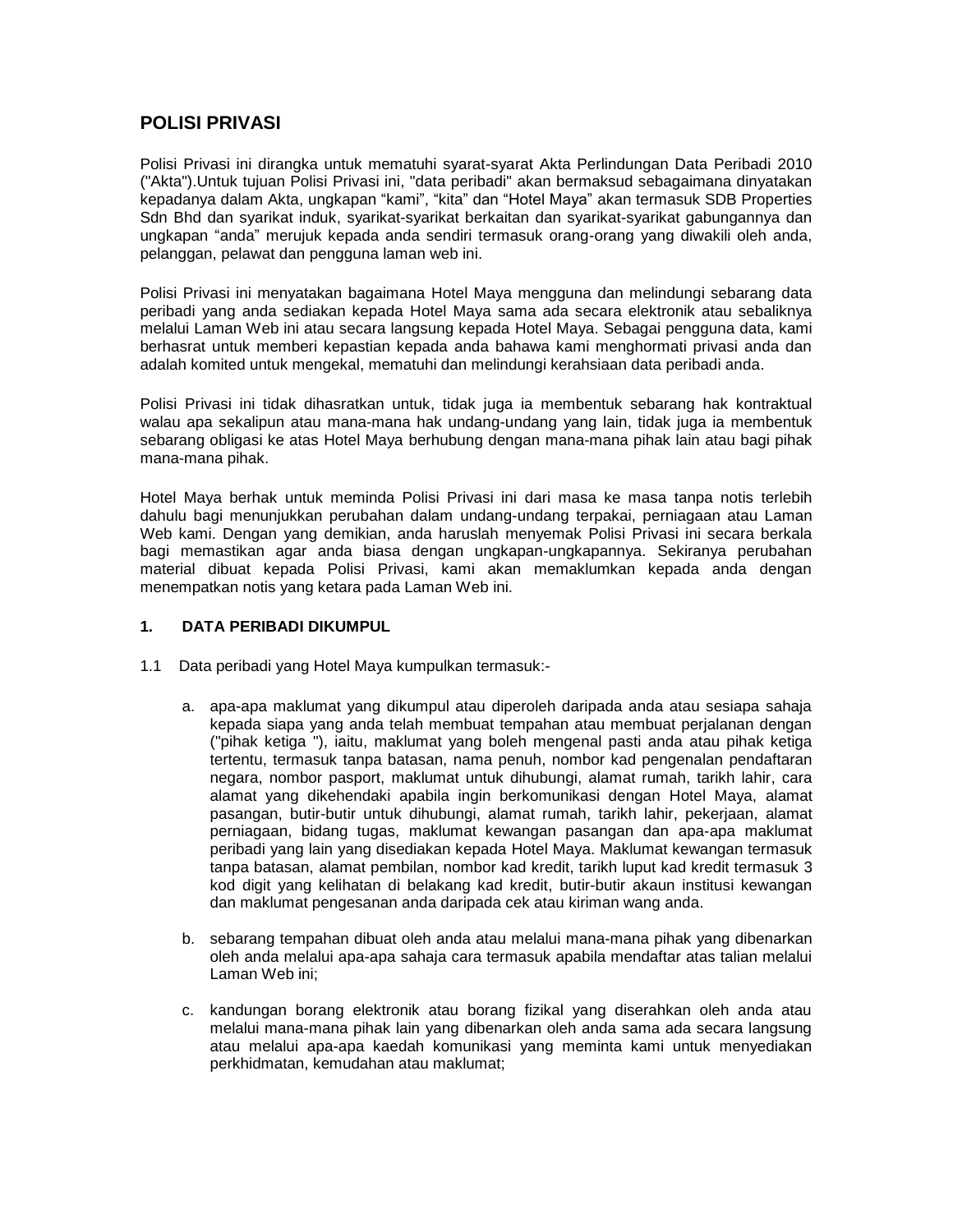- d. maklumat yang diserahkan sekiranya anda mengambil bahagian dalam tinjauan atau persaingan kami yang dianjurkan melalui mana-mana kaedah komunikasi;
- e. sebarang pesanan, ulasan atau maklum balas yang anda serahkan sama ada secara peribadi kepada kami atau melalui Laman Web ini, yang mungkin termasuk data peribadi seperti nama, alamat e-mel dan nombor telefon; dan
- f. maklumat peribadi yang dikumpul apabila anda menghantar butir-butir diri atau permohonan anda kepada kami bagi pertimbangan pekerjaan.

## **2. KEBENARAN DAN TUJUAN PENGUMPULAN**

- 2.1 Dengan menyediakan apa-apa sahaja daripada data peribadi anda kepada Hotel Maya, sama ada secara langsung atau melalui mana-mana cara komunikasi yang lain, anda mengesahkan bahawa anda telah membaca, memahami dan bersetuju dengan Polisi Privasi kami dan memberi kebenaran dan bahawa anda telah memperoleh kebenaran pihak ketiga tertentu sebagaimana ditakrifkan di bawah fasal 1.1(a) bagi menyediakan kami dengan maklumat peribadi anda untuk memproses data peribadi anda atau mereka oleh kami bagi mana-mana daripada tujuan-tujuan berikut:
	- a. memenuhi obligasi-obligasi kontraktual dalam menghantar perkhidmatan dan/atau memenuhi arahan anda dan menyediakan kepada anda dengan perkhidmatan di bawah mana-mana perniagaan Hotel Maya;
	- b. memproses permohonan untuk menempah mana-mana daripada perkhidmatan yang ditawarkan oleh Hotel Maya dan/atau untuk membeli apa-apa produk dan/atau perkhidmatan kami;
	- c. memasarkan produk dan/atau perkhidmatan dan menghantar sebarang bahan dalam bentuk surat berita, iklan dan/atau promosi kepada anda melalui apa-apa kaedah komunikasi termasuk tanpa batasan panggilan telefon, khidmat pesanan ringkas, perkhidmatan pos, e-mel atau sekiranya anda telah memeriksa kotak kebenaran dalam menyerahkan tempahan anda pada Laman Web ini;
	- d. melaksanakan kajian statistik dan analisis mengenai kepentingan dalam dan penggunaan beberapa seksyen dalam Laman Web ini;
	- e. tujuan-tujuan berhubung kait dengan operasi, pentadbiran, pembangunan atau penambahbaikan perniagaan Hotel Maya dan/atau Laman Web ini;
	- f. di mana diperlukan oleh undang-undang atau di mana kami menimbangkan bahawa penggunaan atau penzahiran sedemikian adalah perlu bagi memberi maklum balas kepada apa-apa tuntutan atau proses undang-undang, atau di mana Hotel Maya mensyaki bahawa fraud (penipuan) atau kegiatan menyalahi undangundang telah, sedang atau mungkin terlibat;
	- g. membuat penzahiran tertentu sebagaimana mungkin diperlukan bagi apa-apa tujuan di atas atau oleh undang-undang;
	- h. di mana anda telah menyediakan butir-butir diri anda, menimbangkan anda bagi apa-apa tugas yang mungkin timbul dalam Hotel Maya, dan sekiranya terpakai, terma-terma dan syarat-syarat pekerjaan anda; dan
	- i. menjalankan kajian bagi mengawasi inisiatif-inisiatif perekruitan/pengambilan pekerja Hotel Maya.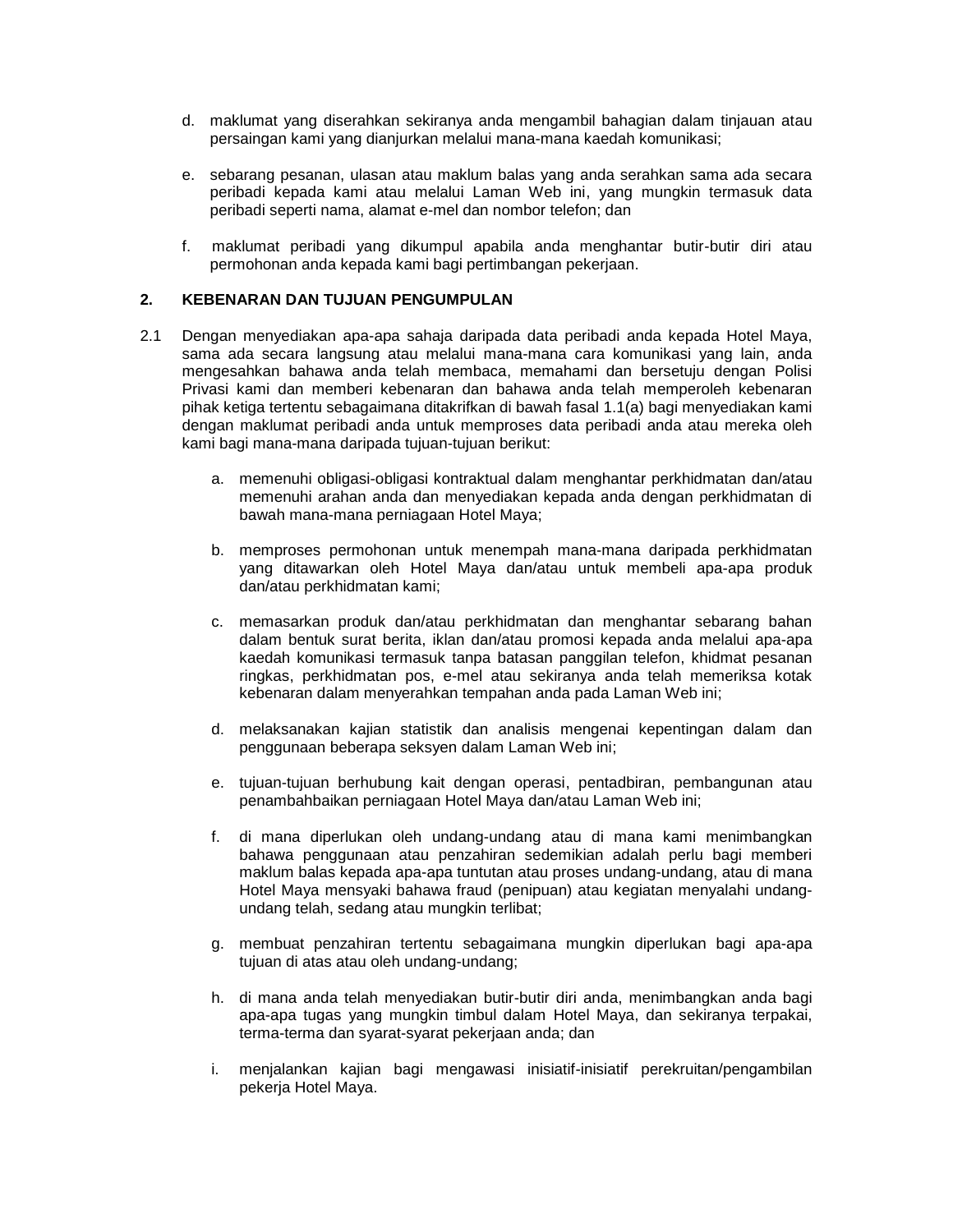2.2 Sila ambil perhatian bahawa jika sekiranya data peribadi yang dibekalkan tidak mencukupi, atau di mana Hotel Maya tidak berpuas hati denganya maka permohonan atau permintaan anda kepada Hotel Maya bagi mana-mana tujuan di atas di bawah fasal 2.1 mungkin akan diterima atau tidak akan diambil tindakan ke atasnya.

# **3. PENZAHIRAN**

- 3.1 Anda juga memberi kebenaran bahawa data peribadi mungkin dizahirkan dan dipindahkan diantara Hotel Maya yang mungkin termasuk pemindahan kepada mana-mana bahagian perniagaan Hotel Maya yang lain dalam bidang kuasa yang berbeza. Selain daripada individu dan entiti tersebut yang disenaraikan dalam fasal 3.2, data peribadi anda tidak kan didedahkan oleh Hotel Maya kepada mana-mana badan luar, melainkan kami mendapat kebenaran anda, atau dalam keadaan-keadaan tertentu, untuk menzahirkan kepada kerajaan atau lain-lain pihak berkuasa bagi menghalang atau mengesan jenayah, atau untuk tujuan untuk siasatan atau bagi pematuhan dengan sebarang undang-undang atau perintah mahkamah. Dalam keadaan sedemikian, kami mungkin tidak akan dapat meminta kebenaran anda untuk memaklumkan dan/atau daripada memberitahu anda bahawa notifikasi tersebut telah pun dibuat.
- 3.2 Data peribadi disediakan oleh anda mungkin akan dizahirkan oleh Hotel Maya kepada:
	- Mana-mana syarikat atau perniagaan yang berhubung kait dengan Hotel Maya
	- Ejen Pelancongan Hotel Maya, Promoter-promoter yang bertindak bagi pihak kami
	- Mana-mana institusi kewangan berkenaan
	- Agensi Rujukan Kredit
	- Penyedia Perkhidmatan Pihak Ketiga bagi keperluan operasi, pentadbiran dan pembangunan Hotel Maya (termasuk tanpa batasan pengurusan Laman Web ini),
	- Juruaudit, peguam, penyedia perkhidmatan penasihat profesional, pengutip hutang, jurubank, syarikat-syarikat pengiklanan, agensi-agensi perekruitan/pengambilan pekerja, penyelidik, perkhidmatan utiliti dan keselamatan untuk tujuan Fasal 2.1 di atas untuk dan bagi pihak Hotel Maya
	- Mana-mana orang yang dirujuk yang butir-butir dirinya disediakan oleh anda, bagi menentusah atau memperoleh maklumat tambahan termasuk institusi pendidikan, majikan semasa/bekas majikan
- 3.3 Setiap daripada pihak-pihak di atas, selain daripada Pembuat-pembuat Peraturan dan orang-orang yang dirujuk anda, adalah terikat sama rata oleh kewajipan kerahsiaan kepada Hotel Maya berhubung dengan semua maklumat yang dizahirkan kepada mereka.
- 3.4 Hotel Maya menggunakan dan menzahirkan maklumat agregat yang tidak mengenal pasti keperibadian yang dikumpul melalui Laman Web ini sebagai sebahagian daripada proses Hotel Maya untuk sentiasa menambah baik Laman Web ini dan/atau perniagaan Hotel Maya.

# **4. KESELAMATAN**

4.1 Kami telah melaksanakan prosedur-prosedur fizikal, elektronik, dan pentadbiran yang sewajarnya bagi melindungi dan membantu mengelakkan akses, penzahiran, kerugian, penyalahgunaan yang tidak dibenarkan dan untuk memastkan integriti data.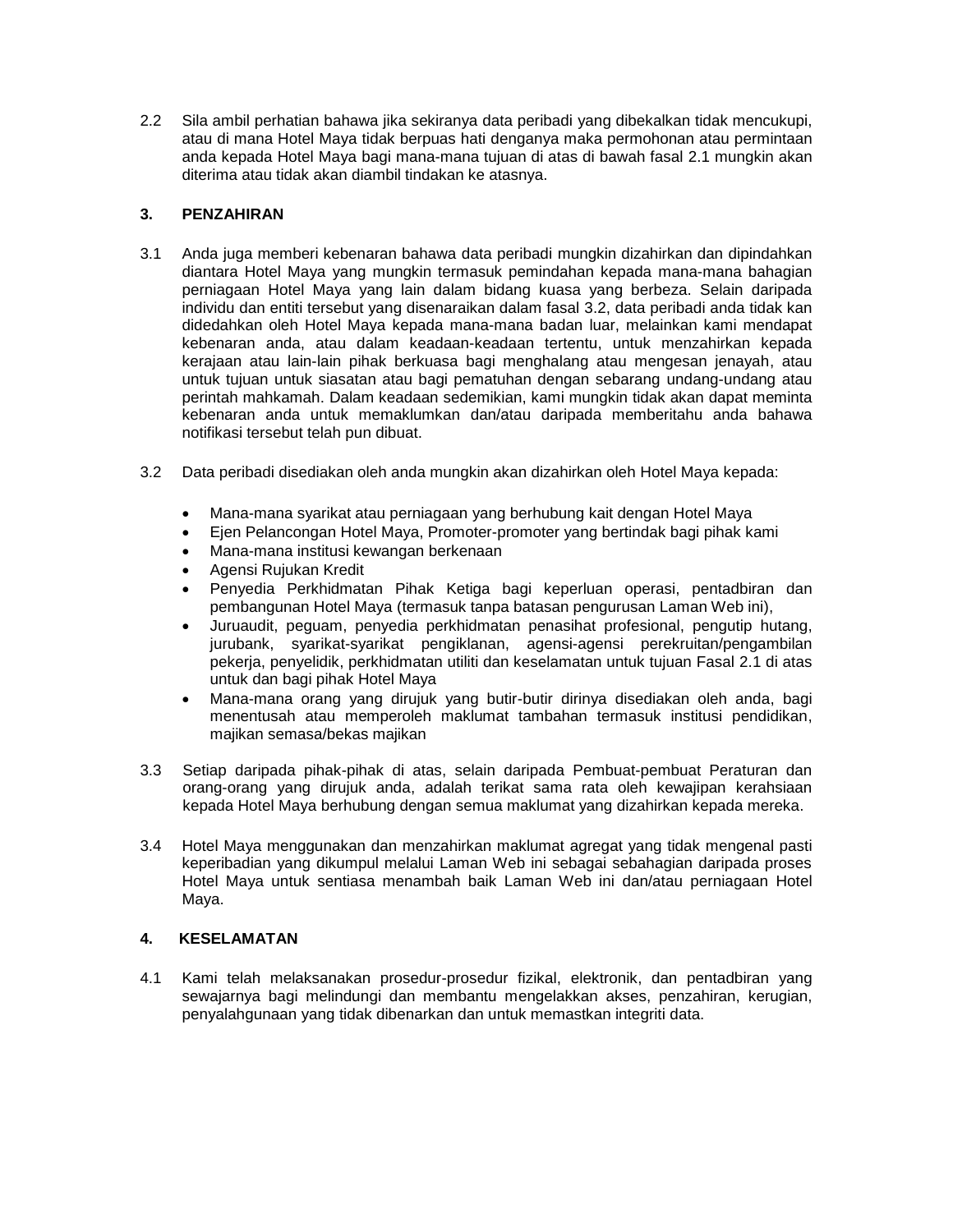4.2 Semua langkah berjaga-jaga yang munasabah telah diambil bagi menjamin data peribadi anda tetapi kami tidak menjamin bahawa maklumat anda tidak akan dizahirkan dalam cara yang tidak selaras dengan Polisi Privasi disebabkan oleh tindakan tidak dibenarkan atau menyalahi undang-undang pihak-pihak ketiga dalam melanggar undang-undang atau polisi-polisi sedia ada Hotel Maya.

# **5. PENYIMPANAN DAN PENGEKALAN DATA PERIBADI**

- 5.1 Data peribadi anda akan disimpan sama ada dalam salinan keras di pejabat-pejabat Hotel Maya atau disimpan dalam server yang terletak di Malaysia dan dikendalikan oleh Hotel Maya atau penyedia-penyedia perkhidmatannya.
- 5.2 Mana-mana data peribadi yang dibekalkan oleh anda akan disimpan oleh Hotel Maya selagi diperlukan bagi pemenuhan tujuan-tujuan dinyatakan dalam fasal 2.1 atau diperlukan untuk memenuhi keperluan undang-undang, peraturan, perakaunan atau untuk melindungi kepentingan Hotel Maya.
- 5.3 Hotel Maya tidak menawarkan sebarang kemudahan atas talian kepada anda bagi memadam data peribadi anda yang dipegang oleh Hotel Maya. Sebarang permintaan bagi pembetulan atau pemadaman data peribadi anda boleh dibuat selaras dengan Fasal 8 di bawah.
- 5.4 Hotel Maya mengambil langkah-langkah munasabah bagi melindungi data peribadi anda daripada penyalahgunaan dan kerugian dan daripada akses, pengubahsuaian atau penzahiran yang tidak dibenarkan.

# **6. DATA KOMUNIKASI ATAU PENGGUNAAN**

- 6.1 Melalui penggunaan anda perkhidmatan telekomunikasi bagi mengakses Laman Web ini, data komunikasi anda (sebagai contoh alamat protokol Internet) atau data penggunaan (sebagai contoh maklumat mengenai permulaan, akhir dan tahap setiap akses, dan maklumat mengenai perkhidmatan telekomunikasi yang anda telah akses) secara teknikalnya dihasilkan dan mungkin boleh dipercayai berkait dengan data peribadi.
- 6.2 Selagi timbulnya keperluan yang mendorong, pengumpulan, pemprosesan dan penggunaan data komunikasi atau penggunaan data komunikasi atau penggunaan data akan berlaku dan akan dilaksanakan selaras dengan rangka kerja undang-undang perlindungan privasi data yang terpakai.

## **7. KERAHSIAAN**

- 7.1 Data peribadi dipegang oleh Hotel Maya akan dipastikan rahsia selaras dengan Polisi Privasi mengikut Akta ini.
- 7.3 Sebarang soalan, ulasan, cadangan atau maklumat selain daripada data peribadi yang dihantar atau ditempatkan dalam Laman Web ini, atau mana-mana bahagian daripada Laman Web oleh pelawat-pelawat akan dianggap telah disediakan secara sukarela kepada Hotel Maya atas dasar ketidakrahsiaan dan bukan proprietari.
- 7.3 Hotel Maya berhak untuk mengguna, menghasilkan semula, menzahir, menghantar, menerbit, menyiar dan/atau menempatkan di mana-mana, maklumat sedemikian secara bebas sebagaimana dinyatakan dalam fasal 3.2 di atas.